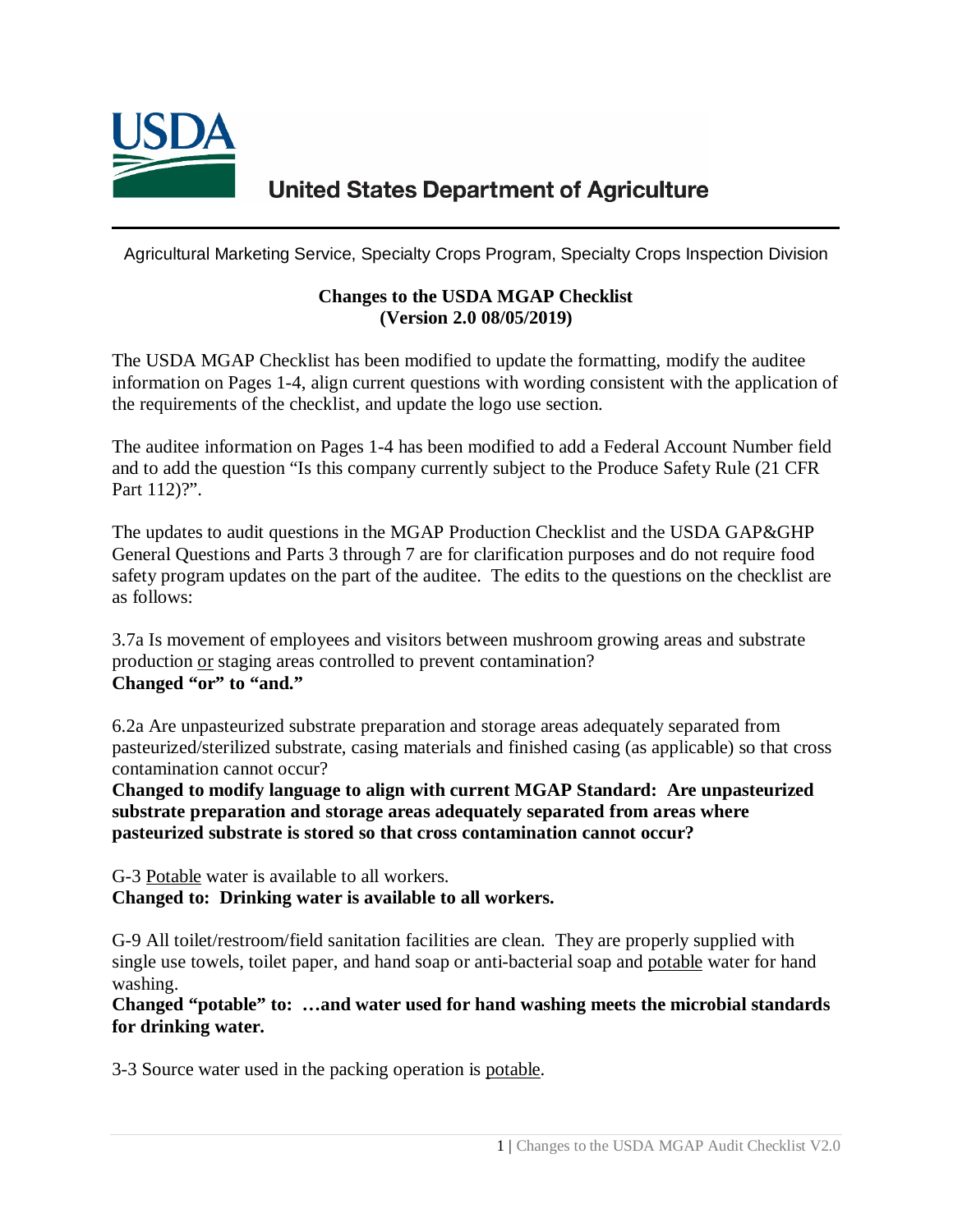### **Changed to: Source water used in the packing operation meets the microbial standards for drinking water.**

3-4 If applicable, the temperature of processing water used in dump tanks, flumes, etc., is monitored and is kept at temperatures appropriate for the commodity. **Changed "commodity" to "crop."**

#### 3-9 **Added shading to N/A block.**

3-10 The water used for cooling and/or making ice is potable. **Changed to: The water used for cooling and/or making ice meets the microbial standards for drinking water.**

3-30 Measures are taken to exclude animals or pests from packing and storage facilities. **Changed "or" to "and."**

4-13 Measures are taken to exclude animals or pests from storage facilities. **Changed "or" to "and."**

4-17 The water used for cooling and/or making ice is potable. **Changed to: The water used for cooling, humidity, and/or making ice meets the microbial standards for drinking water.**

4-21 Refrigeration system condensation does not come in contact with produce. **Changed to: Temperature control equipment condensation does not come in contact with produce.**

Part 7 Preventative Food Defense Procedures **Changed "Preventative" to "Preventive."**

7-18 Routine security checks of the premises are performed for signs of tampering, criminal or terrorist action.

### **Changed "action" to "activity."**

Logo Use section updates include:

**LU-5 has been changed to add the Harmonized GAP Plus+ Audit to the types of USDAapproved GAP & GHP audits.** 

**Added requirements LU-7, LU-10, and LU-11.**

**LU-08 and LU-09 requirement numbers were updated and "containers" was changed to "packaging."**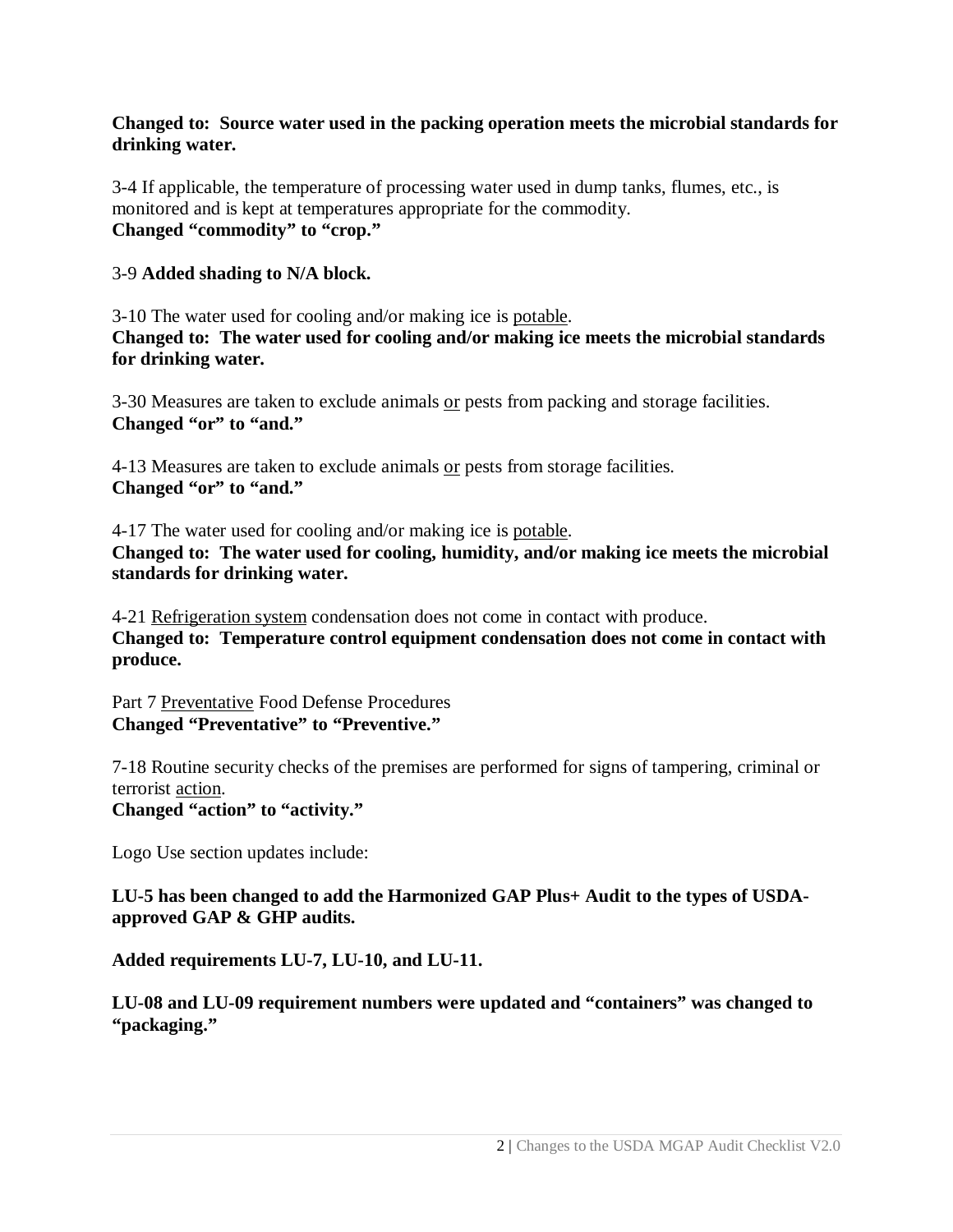## **USDA Good Agricultural Practices Good Handling Practices Audit Verification Checklist Commodity Specific Checklist for Mushroom Production**



**This program is intended to assess a participant's efforts to minimize the risk of contamination of fresh fruits, vegetables, nuts and miscellaneous commodities by microbial pathogens based on the U.S. Food and Drug Administration's** *"Guide to Minimize Microbial Food Safety Hazards for Fresh Fruits and Vegetables,"* **and generally recognized good agricultural practices. Additional commodity specific guidance was provided by the American Mushroom Institute and Penn State University contained in the "***Industry-wide Food Safety Standards for Fresh Mushroom Growing, Harvesting and Shipping* **."** 

| <b>AUDITEE INFORMATION</b>                                                                                     |           |       |                  |                       |                         |     |                |  |
|----------------------------------------------------------------------------------------------------------------|-----------|-------|------------------|-----------------------|-------------------------|-----|----------------|--|
| Company Name:                                                                                                  |           |       |                  |                       |                         |     |                |  |
| <b>Audit Location Address:</b>                                                                                 |           |       |                  |                       | GPS (Optional):         |     |                |  |
| Street:                                                                                                        |           |       |                  | City, State, Zip:     |                         |     |                |  |
| Multiple sites covered by this audit? (If Yes, provide details in Additional Comments)                         |           |       |                  |                       |                         | Yes | <b>No</b>      |  |
| Mailing/Business Address                                                                                       |           |       | Same as above    |                       | Federal Account Number: |     |                |  |
| Street:                                                                                                        |           |       |                  | City, State, Zip:     |                         |     |                |  |
| Company Contact:                                                                                               |           |       |                  | <b>Contact Title:</b> |                         |     |                |  |
| Phone Number:                                                                                                  |           |       |                  | Fax Number:           |                         |     |                |  |
| E-Mail Address:                                                                                                |           |       |                  |                       |                         |     |                |  |
| Company uses USDA GAP&GHP Logo on packaging or marketing materials?                                            |           |       |                  |                       |                         | Yes | N <sub>o</sub> |  |
| Is this company currently subject to the Produce Safety Rule (21 CFR Part 112)?                                |           |       |                  |                       |                         | Yes | <b>No</b>      |  |
| <b>AUDIT INFORMATION</b>                                                                                       |           |       |                  |                       |                         |     |                |  |
| Date & Time of Audit                                                                                           | Beginning | Date: |                  |                       | Time:                   |     |                |  |
|                                                                                                                | Ending    | Date: |                  |                       | Time                    |     |                |  |
| Description of Operation:                                                                                      |           |       |                  |                       |                         |     |                |  |
| Harvest Company Name (if applicable):                                                                          |           |       |                  |                       |                         |     |                |  |
| <b>Other Contractors:</b>                                                                                      |           |       |                  |                       |                         |     |                |  |
| Types of Mushrooms Covered by Audit:                                                                           |           |       |                  |                       |                         |     |                |  |
| Types of Mushrooms Produced During Audit:                                                                      |           |       |                  |                       |                         |     |                |  |
| Total Acres Covered by Audit:                                                                                  |           |       |                  |                       |                         |     |                |  |
| Total Square Feet Covered by Audit:                                                                            |           |       |                  |                       |                         |     |                |  |
| <b>AUDITOR INFORMATION</b>                                                                                     |           |       |                  |                       |                         |     |                |  |
| United States Department of Agriculture                                                                        |           |       | Field Office:    |                       |                         |     |                |  |
| <b>Agricultural Marketing Service</b><br><b>Specialty Crops Program</b><br>Specialty Crops Inspection Division |           |       | Auditor Name(s): |                       |                         |     |                |  |
|                                                                                                                |           |       |                  |                       |                         |     |                |  |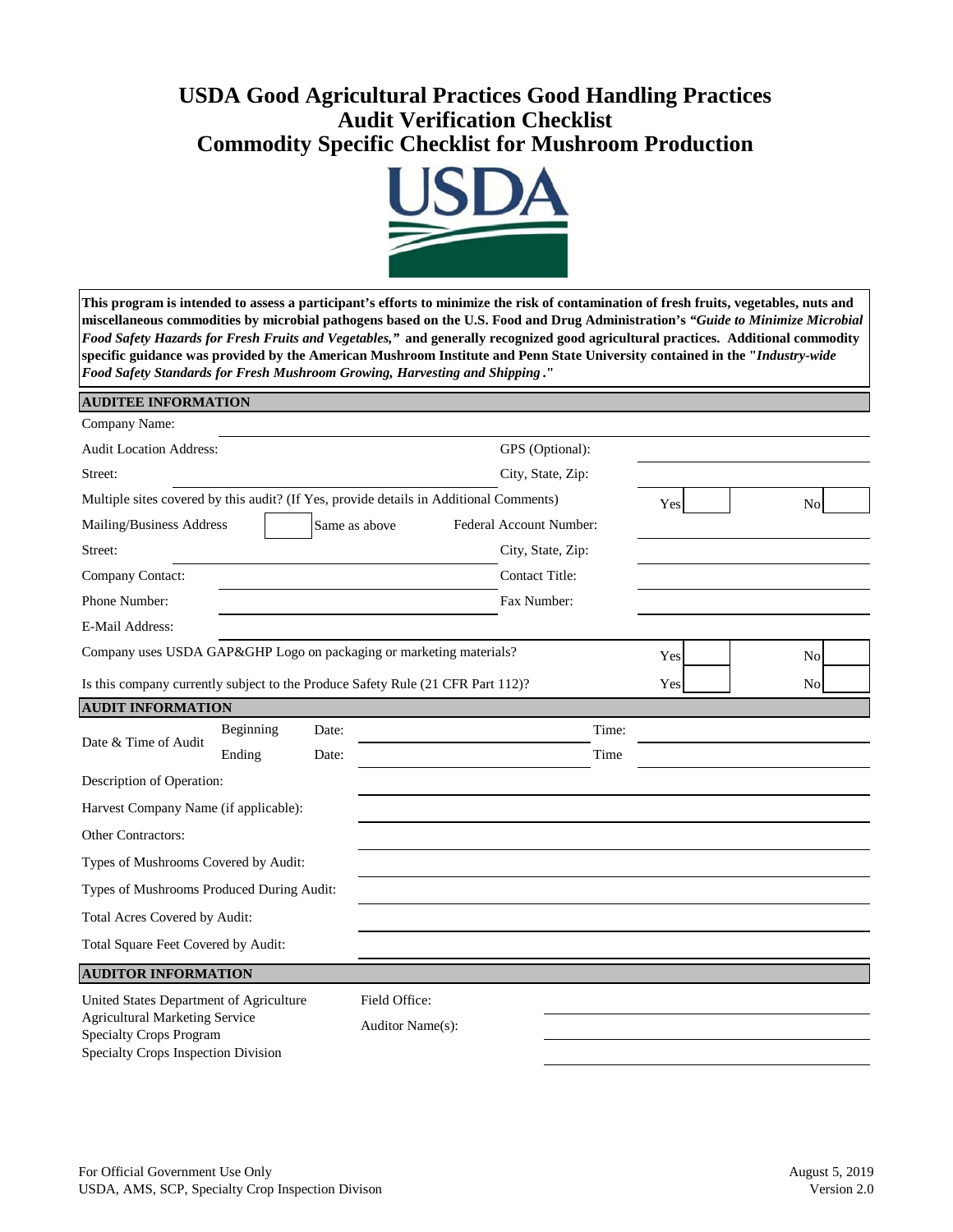| <b>OTHER INFORMATION</b>                                                       |                                                                                                                                                                                                                                                                                 |
|--------------------------------------------------------------------------------|---------------------------------------------------------------------------------------------------------------------------------------------------------------------------------------------------------------------------------------------------------------------------------|
| Person(s) Interviewed:                                                         |                                                                                                                                                                                                                                                                                 |
| Audit Requested by:                                                            |                                                                                                                                                                                                                                                                                 |
| Distribute Audit Report to*(if known):                                         |                                                                                                                                                                                                                                                                                 |
|                                                                                | *Supplying names of retail and food service buyers is not mandatory, however it is useful to know in the event the buyer requires USDA-AMS to send a<br>copy of the audit report directly. No audit results are sent to a 3rd party without the written consent of the auditee. |
| Did the auditee participate in GAP & GHP training?                             |                                                                                                                                                                                                                                                                                 |
|                                                                                | Yes<br>No                                                                                                                                                                                                                                                                       |
| Is there a map that accurately represents the farm and/or facility operations? |                                                                                                                                                                                                                                                                                 |
|                                                                                | Yes<br>N/A<br>No                                                                                                                                                                                                                                                                |
| Does the company have more than one packing facility?                          |                                                                                                                                                                                                                                                                                 |
|                                                                                | Yes<br>N/A<br>No                                                                                                                                                                                                                                                                |
| offices?                                                                       | Is there a floor plan of the packing house facility(s) indicating flow of product, storage areas, cull areas, employee break rooms, restrooms,                                                                                                                                  |
|                                                                                | Yes<br>N/A<br>No                                                                                                                                                                                                                                                                |
| Is any product commingled prior to packing?                                    | Yes<br>No                                                                                                                                                                                                                                                                       |
|                                                                                |                                                                                                                                                                                                                                                                                 |
|                                                                                |                                                                                                                                                                                                                                                                                 |
| Audit Scope: (Please check all opotional scopes included in audit)             | Audit Scope: (Please check all scopes audited)                                                                                                                                                                                                                                  |
|                                                                                |                                                                                                                                                                                                                                                                                 |
|                                                                                |                                                                                                                                                                                                                                                                                 |
|                                                                                |                                                                                                                                                                                                                                                                                 |
|                                                                                |                                                                                                                                                                                                                                                                                 |
|                                                                                |                                                                                                                                                                                                                                                                                 |
| <b>ADDITIONAL COMMENTS</b>                                                     |                                                                                                                                                                                                                                                                                 |
|                                                                                |                                                                                                                                                                                                                                                                                 |
|                                                                                |                                                                                                                                                                                                                                                                                 |
|                                                                                |                                                                                                                                                                                                                                                                                 |
|                                                                                |                                                                                                                                                                                                                                                                                 |
|                                                                                |                                                                                                                                                                                                                                                                                 |
|                                                                                |                                                                                                                                                                                                                                                                                 |
|                                                                                |                                                                                                                                                                                                                                                                                 |
|                                                                                |                                                                                                                                                                                                                                                                                 |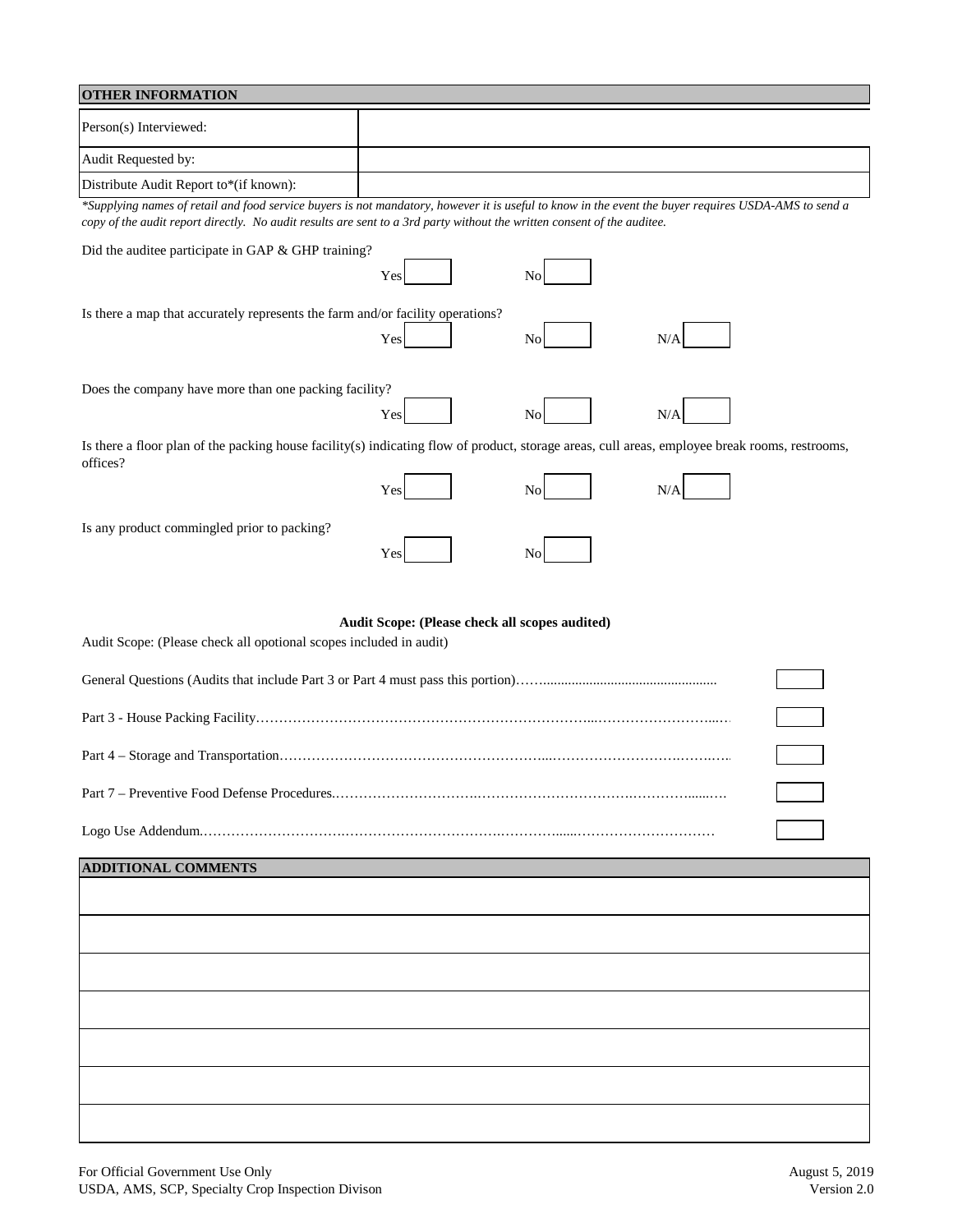## **Auditor Completion Instructions**

#### **Mushroom Production Checklist**

The *Industry-Wide Food Safety Standards for Fresh Mushroom Growing, Harvesting, and Shipping* outline the specific agricultural best practice standards that this audit checklist is based on. Please refer to that document for specific guidelines that the mushroom industry has provided their membership for addressing specific areas.

This checklist may be used for all species of mushrooms.

This checklist is only to be used on mushroom facilities with indoor production. For operations that produce mushrooms outdoors, please refer to the USDA GAP&GHP or Harmonized Produce Safety Standard.

For clarification and guidance in answering these questions, please contact your Federal Program Manager or the Audit Services Branch Audit Program Coordinator.

Place the point value for each question in the proper column (Yes, No, or N/A).

Gray boxes in the "N/A" column indicates that question cannot be answered "N/A".

"D" in the Doc column means that documentation will be requested/reviewed by the auditor.

Any "N/A" or "No" designation must be explained in the comments section.

#### **USDA GAP&GHP Checklist**

- For clarification and guidance in answering these questions, please refer to the Good Agricultural Practices & Good Handling Practices Audit Verification Program Policy and Instruction Guide.
- • Farm/Facility must be in operation during auit. This means for a farm audit, persorm the audit while the crop is actively being grown, a field harvest/field harvesting activities audit shall be performed while the product is being harvested, etc.
- Place the point value for each question in the proper column (Yes, No, or N/A).
- Gray boxes in the "N/A" column indicate that question cannot be answered "N/A".
- Any "N/A" or "No" designation must be explained in the comments section.
- The "**Doc**" column:
	- A "**D**" indicates that a document(s) is required to show conformance to the question. A document may be a combination of standard operating procedures outlining company policy as well as a record indicating that a particular action was taken.
	- A "**R**" indicates that a record is required to be kept showing an action was taken.
	- A "**P**" indicates that a policy/standard operating procedure (SOP) must be documented in the food safety plan in order to show conformance to the question.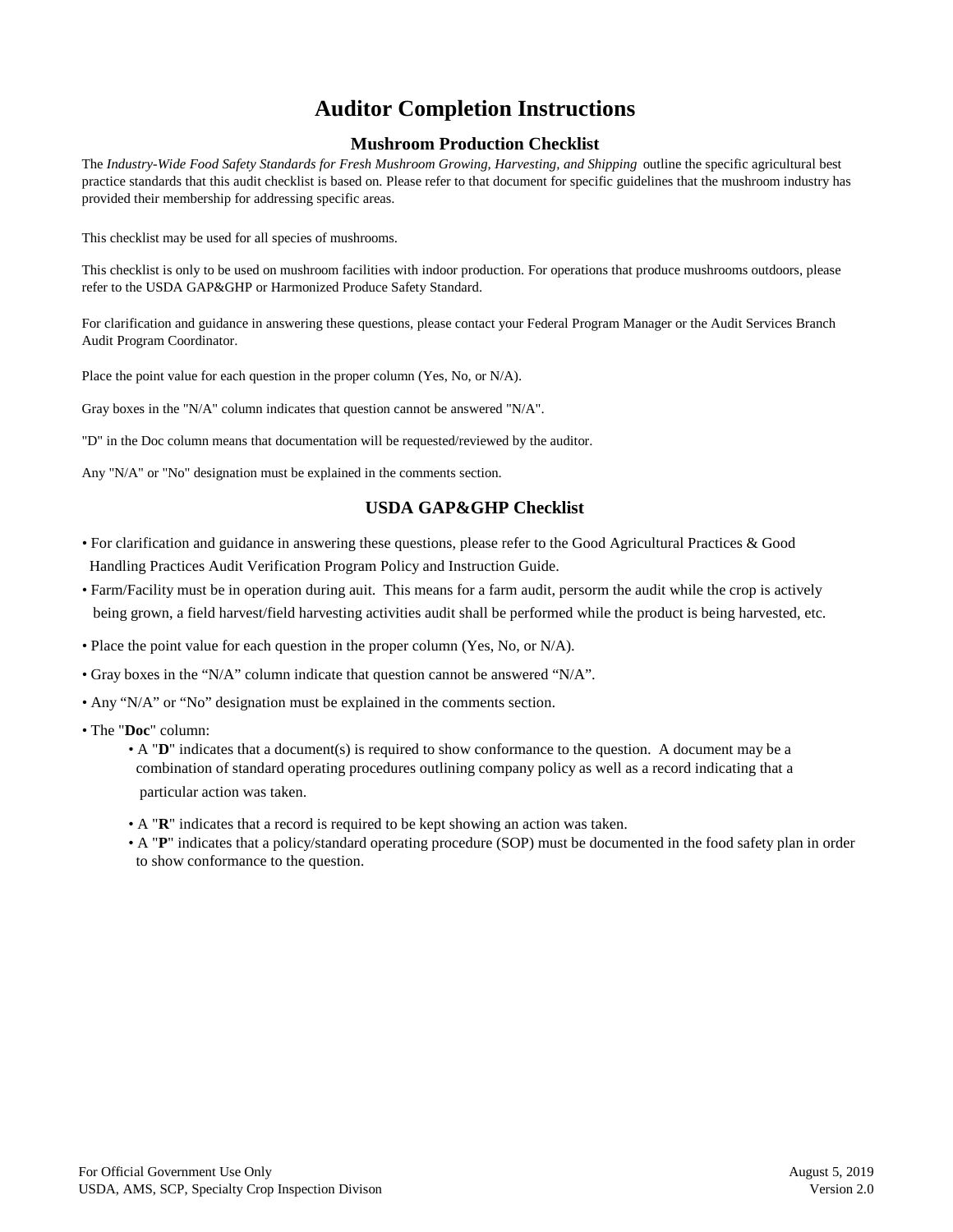#### **Conditions Under Which an Automatic "Unsatisfactory" Will be Assessed:**

- An immediate food safety risk is present when produce is grown, processed, packed or held under conditions that promote or cause the produce to become contaminated.
- The presence or evidence of rodents, an excessive amount of insects or other pests in the produce during packing, processing or storage of produce.
- Observation of employee practices (personal or hygienic) that have jeopardized or may jeopardize the safety of the
- Falsification of records.

#### **Specific conditions for MGAP Production Checklist**:

 Answering "NO" to any of the following questions: (Note: other questions may reveal a finding that could lead to an automatic unsatisfactory audit)

| 1.1a             | Does your farm have a documented food safety program in place?                                                                              |
|------------------|---------------------------------------------------------------------------------------------------------------------------------------------|
| 1.1 <sub>b</sub> |                                                                                                                                             |
|                  | Has your farm designated an individual responsible for overall development and implementation of the food safety plan?                      |
| 4.1a             | Are there adequate toilet facilities for the number of employees?                                                                           |
| 6.2 <sub>b</sub> |                                                                                                                                             |
|                  | Are appropriate measures taken so that seepage and runoff from unpasteurized substrate storage and preparation areas is collected           |
|                  | and/or diverted so that they cannot reach growing areas?                                                                                    |
| 9.1a             | Are all cleaners, sanitizers and disinfectants approved for use on mushroom farms, and are they applied according to label                  |
|                  | instructions?                                                                                                                               |
| 11.1d            | Are all pesticides EPA approved?                                                                                                            |
| 11.1e            |                                                                                                                                             |
|                  | Are all pest control devices located so as not to contaminate product, packing materials or other materials?                                |
|                  | 11.1g If used, are poison bait stations used exclusively on the outside and never inside of buildings?                                      |
|                  |                                                                                                                                             |
|                  | 14.1a Has a training program been developed that teaches employees their responsibility, based on their job description, in protecting food |
|                  | from microbial, chemical, and physical hazards and the importance of good personal hygiene practices?                                       |
|                  |                                                                                                                                             |
|                  |                                                                                                                                             |

#### **Specific conditions for the USDA GAP & GHP Checklist**:

Answering "NO" to Questions P1 or P2 will be an Automatic "Unsatisfactory".

# **USDA Specialty Crops Program, Specialty Crops Inspection Division, Audit Services Branch at 202-720-5021, or SCAudits@usda.gov For further information regarding the USDA GAP & GHP Audit Program, please contact:**

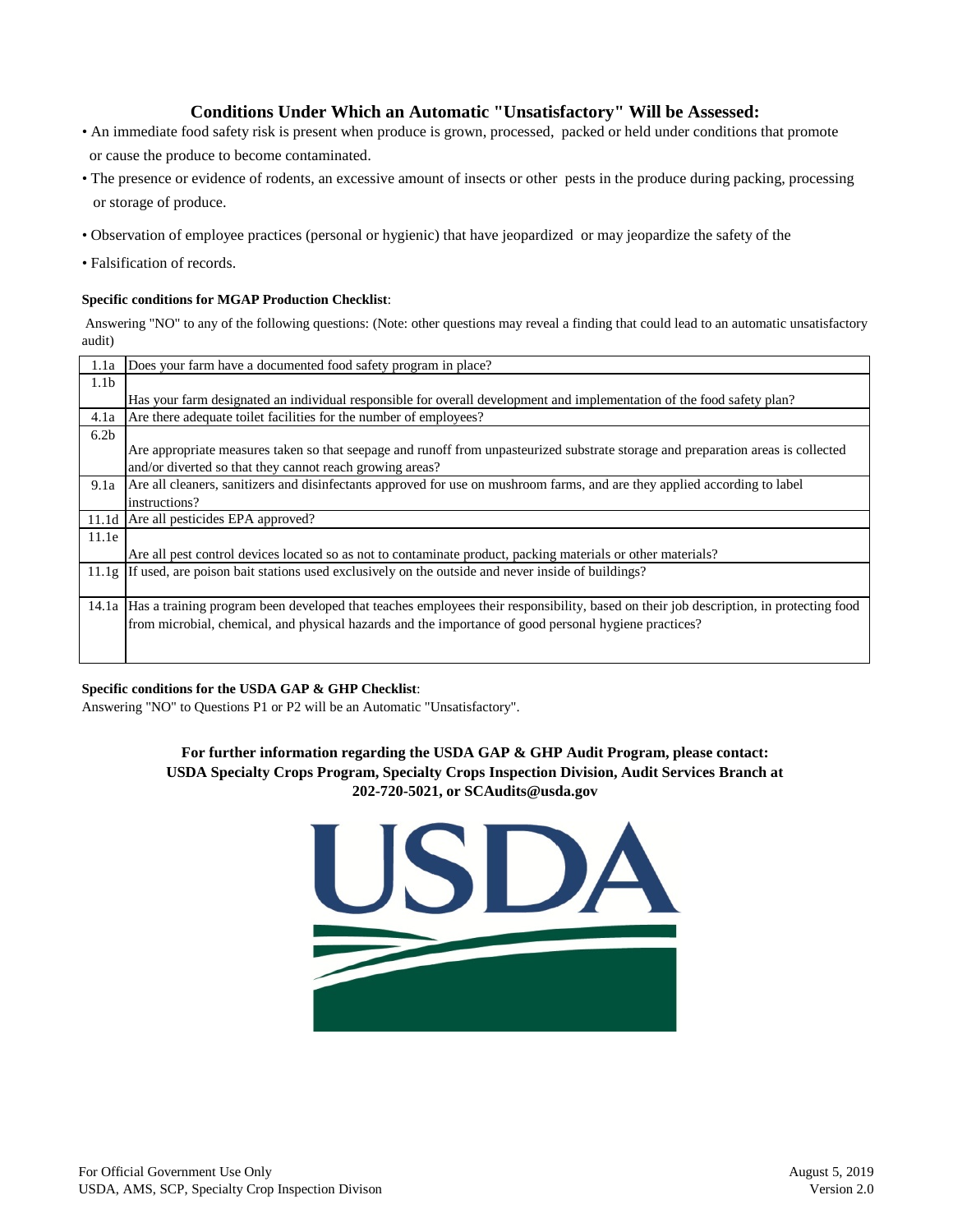# **MGAP Production Checklist**

## **1**

**2** 

## **FOOD SAFETY PROGRAMS/MGAPS DEVELOPMENT**

| Note: Question numbers are tied to the standard number of the <i>Industry-Wide Food Safety Standards</i> |  |
|----------------------------------------------------------------------------------------------------------|--|
| for Fresh Mushroom Growing, Harvesting, and Shipping the question addresses.                             |  |

|                  | <b>Questions</b>                                                                                                                                                                | <b>Points</b> | <b>YES</b> | NO | N/A | <b>Doc</b> |
|------------------|---------------------------------------------------------------------------------------------------------------------------------------------------------------------------------|---------------|------------|----|-----|------------|
| 1.1a             | Does the farm have a documented food safety<br>program in place? (A "NO" answer results in an<br>automatic unsatisfactory).                                                     | 15            |            |    |     | D          |
| 1.1 <sub>b</sub> | Has your farm designated an individual for the<br>overall development and implementation of the food<br>safety plan? (A "NO" answer results in an automatic<br>unsatisfactory). | 15            |            |    |     | D          |
|                  | <b>Auditor Comments:</b>                                                                                                                                                        |               |            |    |     |            |

## **SAFETY OF WATER**

|                  | <b>Questions</b>                                                                                                                          | <b>Points</b> | <b>YES</b> | NO | N/A | <b>Doc</b> |
|------------------|-------------------------------------------------------------------------------------------------------------------------------------------|---------------|------------|----|-----|------------|
| 2.1a             | Is water tested as outlined in M-GAP standard to<br>assure that it is adequate for its intended purpose<br>(every 6 months at a minimum)? | 10            |            |    |     | D          |
| 2.1 <sub>b</sub> | Are wells inspected as outlined in M-GAP standard<br>and maintained to prevent them from contamination?                                   | 15            |            |    |     | D          |
| 2.1c             | Is potable drinking water available for employees?                                                                                        | 10            |            |    |     |            |
| 2.2a             | Are back-flow prevention devices installed on lines<br>where chemical, fertilizer or pesticide applications<br>are made?                  | 10            |            |    |     |            |
|                  | <b>Auditor Comments:</b>                                                                                                                  |               |            |    |     |            |
|                  |                                                                                                                                           |               |            |    |     |            |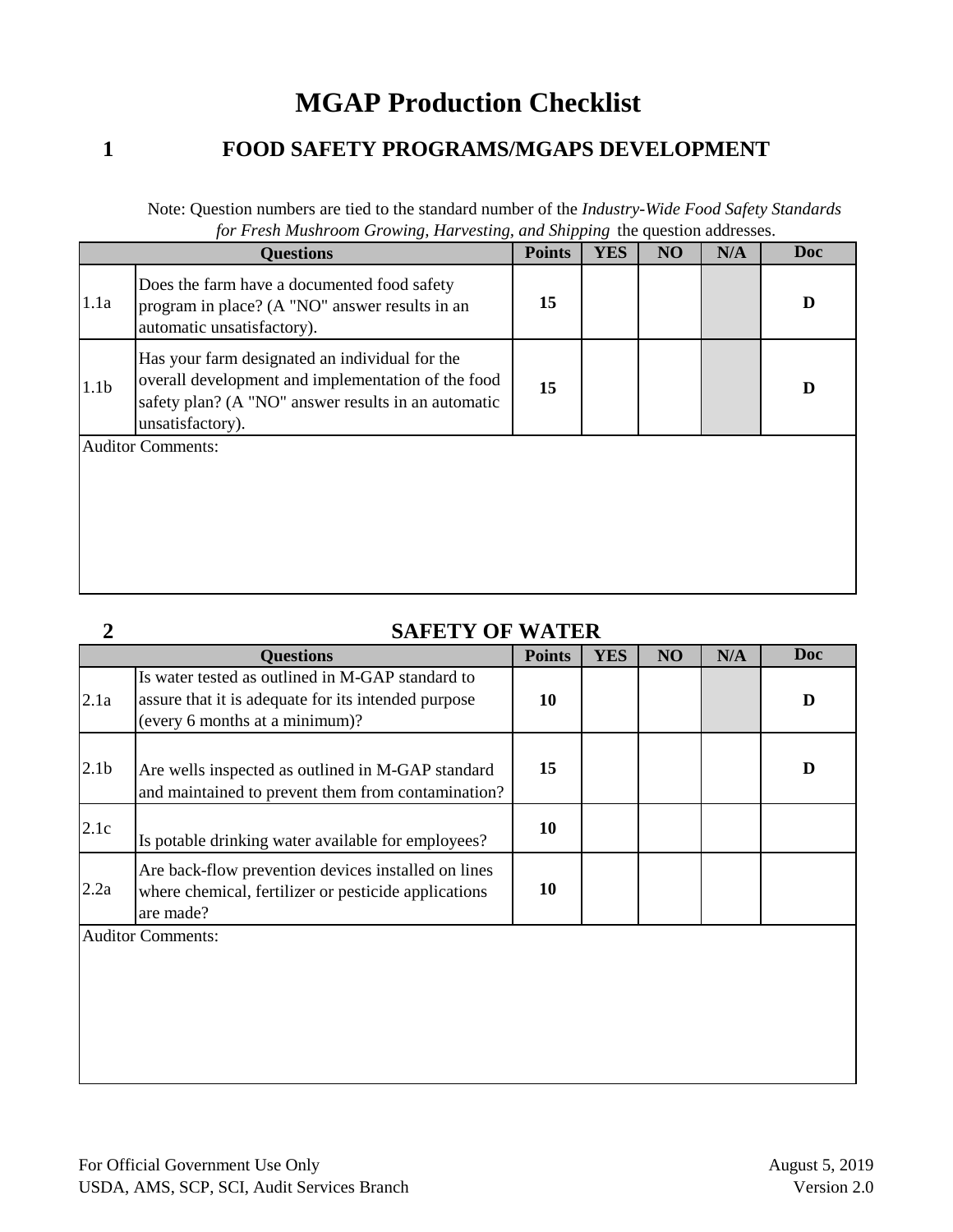## **<sup>3</sup>WORKER HYGIENE & PRACTICES TO PREVENT CONTAMINATION OF MUSHROOMS**

|                  | <b>Questions</b>                                                                                                                                                                                               | <b>Points</b> | <b>YES</b> | NO | N/A | <b>Doc</b> |
|------------------|----------------------------------------------------------------------------------------------------------------------------------------------------------------------------------------------------------------|---------------|------------|----|-----|------------|
| 3.1a             | Are employees and visitors required and follow<br>GAPs and proper hygienic practices?                                                                                                                          | 15            |            |    |     |            |
| 3.1 <sub>b</sub> | Are employees trained to understand the importance<br>of good personal hygiene?                                                                                                                                | 15            |            |    |     | D          |
| 3.2a             | Are employees instructed in proper hand washing<br>methods?                                                                                                                                                    | 10            |            |    |     |            |
| 3.2 <sub>b</sub> | If gloves are used, are workers instructed to wash<br>their hands before putting gloves on and to change<br>the gloves in accordance with company standards?                                                   | 10            |            |    |     |            |
| 3.3a             | Do harvesters and other employees in mushroom<br>harvesting, packing, and breezeway areas wear<br>hairnets, caps, bandanas, or other means to restrain<br>hair?                                                | 10            |            |    |     |            |
| 3.4a             | Are harvesters and other employees in mushroom<br>production areas who show signs of diarrheal illness,<br>open wounds, or skin infections excluded from<br>production areas?                                  | 15            |            |    |     |            |
| 3.5a             | Are jewelry and other personal items that can fall into<br>the product prohibited from production areas?                                                                                                       | 5             |            |    |     |            |
| 3.6a             | Is eating food, chewing gum, drinking beverages, or<br>using tobacco prohibited in production and handling<br>areas?                                                                                           | 10            |            |    |     |            |
| 3.7a             | Is movement of employees and visitors between<br>mushroom growing areas and substrate production<br>and staging areas controlled to prevent<br>contamination?                                                  | 10            |            |    |     |            |
| 3.8a             | Are employees trained to dispose of any mushrooms<br>that have been exposed to blood or other body fluids?                                                                                                     | 10            |            |    |     | D          |
| 3.8 <sub>b</sub> | Is there a first aid kit available?                                                                                                                                                                            | 5             |            |    |     |            |
| 3.8c             | Is there a written company policy addressing<br>procedures which specify handling/disposition of<br>product or food contact surfaces or equipment that<br>come into contact with blood or other bodily fluids? | 15            |            |    |     | D          |
|                  | <b>Auditor Comments:</b>                                                                                                                                                                                       |               |            |    |     |            |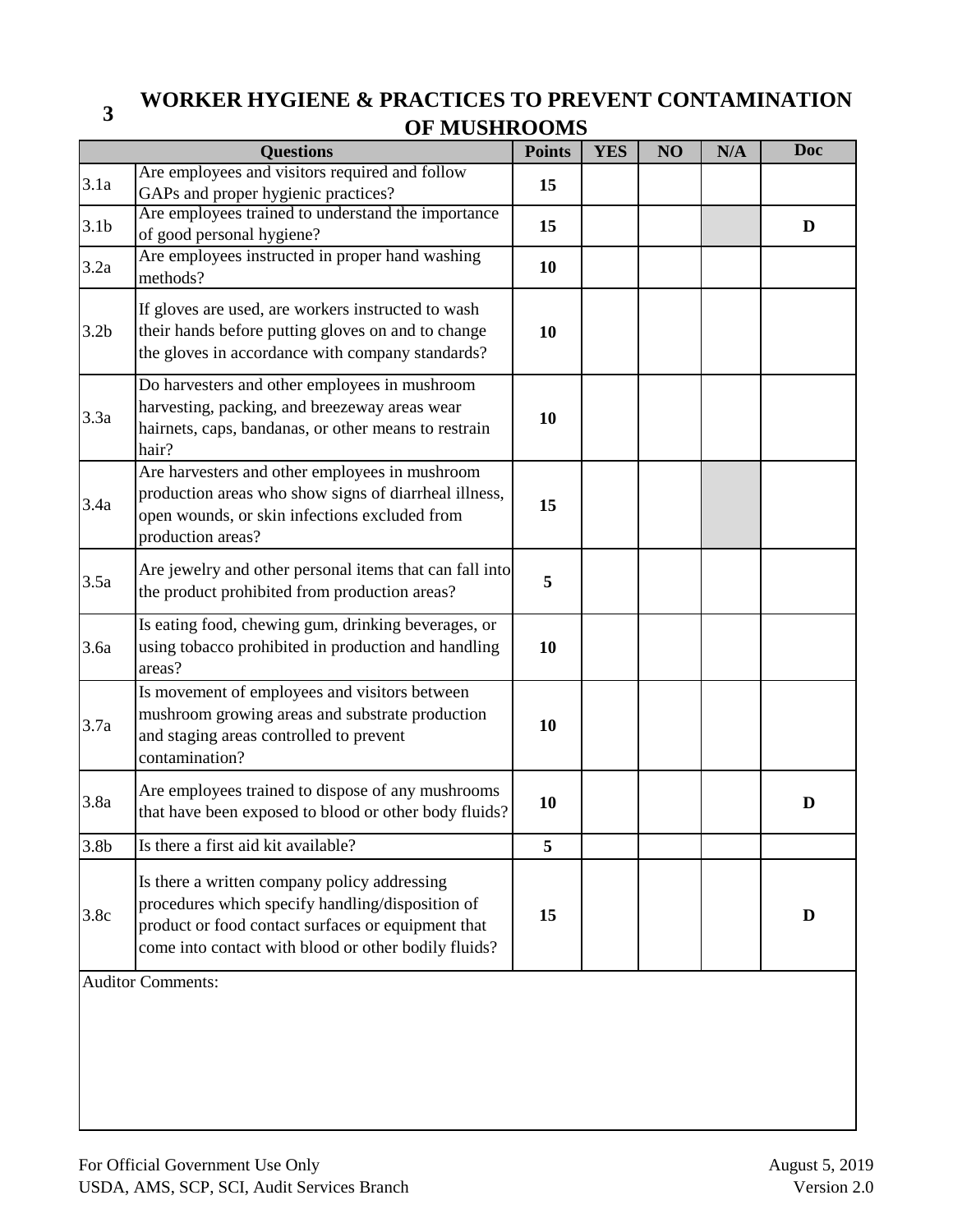## **HANDWASHING & TOILET FACILITIES**

|                  | <b>Questions</b>                                                                                                                                                                                                   | <b>Points</b> | <b>YES</b> | NO | N/A | <b>Doc</b> |
|------------------|--------------------------------------------------------------------------------------------------------------------------------------------------------------------------------------------------------------------|---------------|------------|----|-----|------------|
| 4.1a             | Are there adequate toilet facilities for the number of<br>employees? (A "NO" answer results in an automatic<br>unsatisfactory).                                                                                    | 15            |            |    |     |            |
| 4.1 <sub>b</sub> | Are toilet facilities well-ventilated, have self-closing<br>doors, have clean, running warm water and are<br>continuously stocked with toilet paper, hand soap,<br>disposable paper towels, and trash receptacles? | 15            |            |    |     |            |
| 4.1c             | Does each toilet facility have a sign in an appropriate<br>language that reminds employees to wash their hands<br>before returning to work?                                                                        | 10            |            |    |     |            |
| 4.2a             | Are toilets cleaned and sanitized on a scheduled basis<br>and monitored to make sure they function properly?                                                                                                       | 15            |            |    |     | D          |
|                  | <b>Auditor Comments:</b>                                                                                                                                                                                           |               |            |    |     |            |
|                  |                                                                                                                                                                                                                    |               |            |    |     |            |

**5** 

**4** 

## **PRODUCT SECURITY**

|                  | <b>Questions</b>                                                                                                     | <b>Points</b> | <b>YES</b> | NO | N/A | <b>Doc</b> |
|------------------|----------------------------------------------------------------------------------------------------------------------|---------------|------------|----|-----|------------|
| 5.1a             | Are all employees issued identification that shall be<br>returned upon resignation or dismissal from the<br>company? | 10            |            |    |     |            |
| 5.1 <sub>b</sub> | Are the grounds reasonably secure from unauthorized<br>entry through fencing, lighting, or regular<br>monitoring?    | 10            |            |    |     |            |
| 5.1c             | Are only authorized individuals permitted on the<br>premises?                                                        | 10            |            |    |     |            |
|                  | <b>Auditor Comments:</b>                                                                                             |               |            |    |     |            |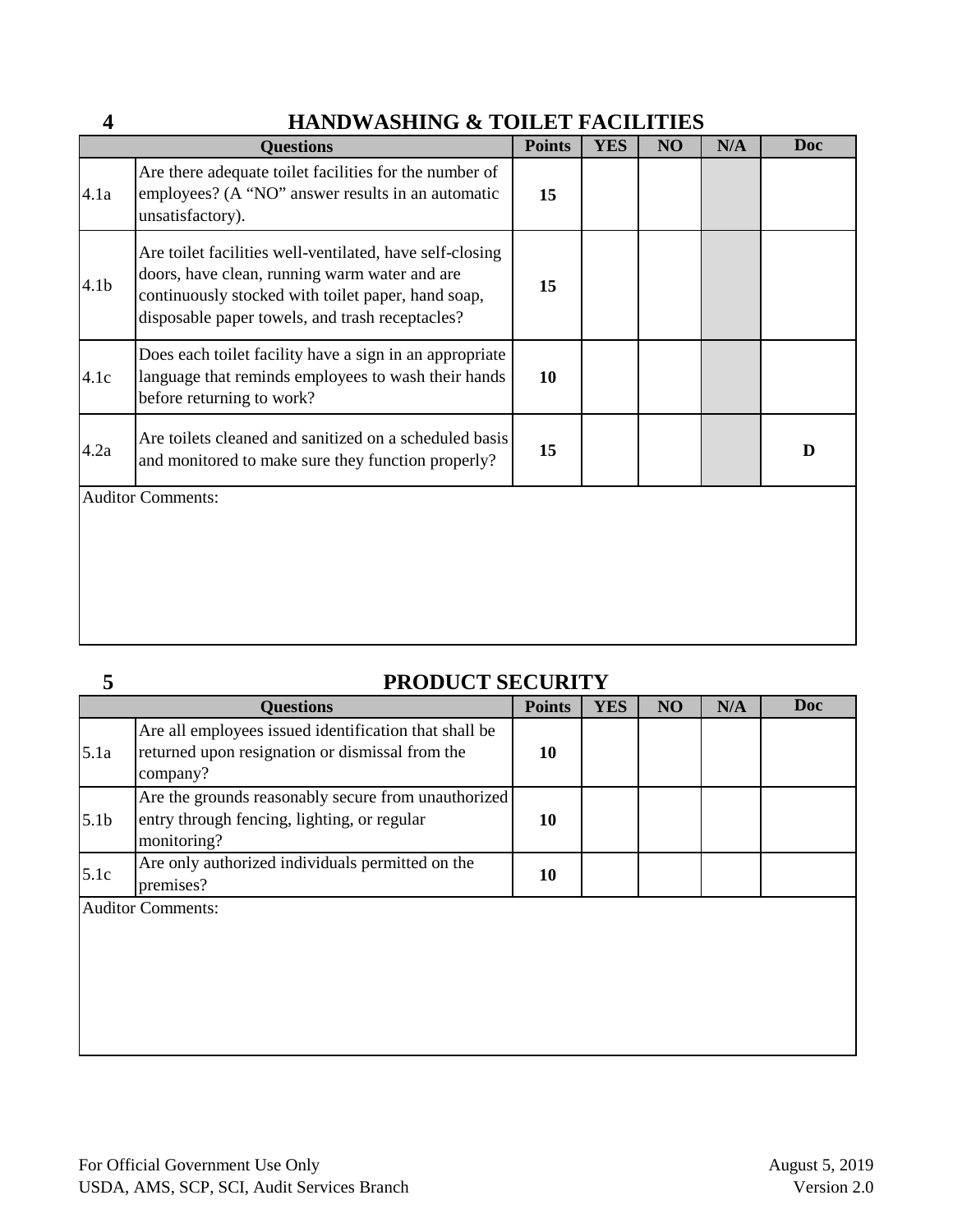## **6RECEIVING & STORAGE OF RAW MATERIALS, SUBSTRATE & SUPPLIES**

|                  | dufflied                                                                                                                                                                                                                                                                                                                              |               |            |    |     |            |
|------------------|---------------------------------------------------------------------------------------------------------------------------------------------------------------------------------------------------------------------------------------------------------------------------------------------------------------------------------------|---------------|------------|----|-----|------------|
|                  | <b>Questions</b>                                                                                                                                                                                                                                                                                                                      | <b>Points</b> | <b>YES</b> | NO | N/A | <b>Doc</b> |
| 6.1a             | Do suppliers of raw materials provide documentation<br>of the material purchased and date of purchase?                                                                                                                                                                                                                                | 15            |            |    |     |            |
| 6.1 <sub>b</sub> | Do suppliers of baskets, lugs, trays, tills, and boxes<br>provide documentation that they are made of<br>materials approved by FDA for food contact<br>surfaces?                                                                                                                                                                      | 10            |            |    |     | D          |
| 6.2a             | Are unpasteurized substrate preparation and storage<br>areas adequately separated from areas where<br>pasteurized substrate is stored so that cross<br>contamination cannot occur?                                                                                                                                                    | 15            |            |    |     |            |
| 6.2 <sub>b</sub> | Are appropriate measures taken that seepage and<br>runoff from unpasteurized substrate preparation and<br>storage areas is collected and/or diverted so that they<br>cannot reach growing areas? (A "NO" answer results<br>in an automatic unsatisfactory) ("N/A" only if no<br>unpasteurized substrate preparation areas are onsite) | 15            |            |    |     |            |
| 6.2c             | Are receiving docks for raw materials and/or<br>substrate located away from areas where harvest<br>containers, packaging materials, spawn, and other<br>sanitary supplies are received or where mushrooms<br>are shipped?                                                                                                             | 10            |            |    |     |            |
| 6.3a             | Are records available to ensure adequate heat<br>treatment of substrate during pasteurization or<br>sterilization?                                                                                                                                                                                                                    | 15            |            |    |     | D          |
|                  | <b>Auditor Comments:</b>                                                                                                                                                                                                                                                                                                              |               |            |    |     |            |
|                  |                                                                                                                                                                                                                                                                                                                                       |               |            |    |     |            |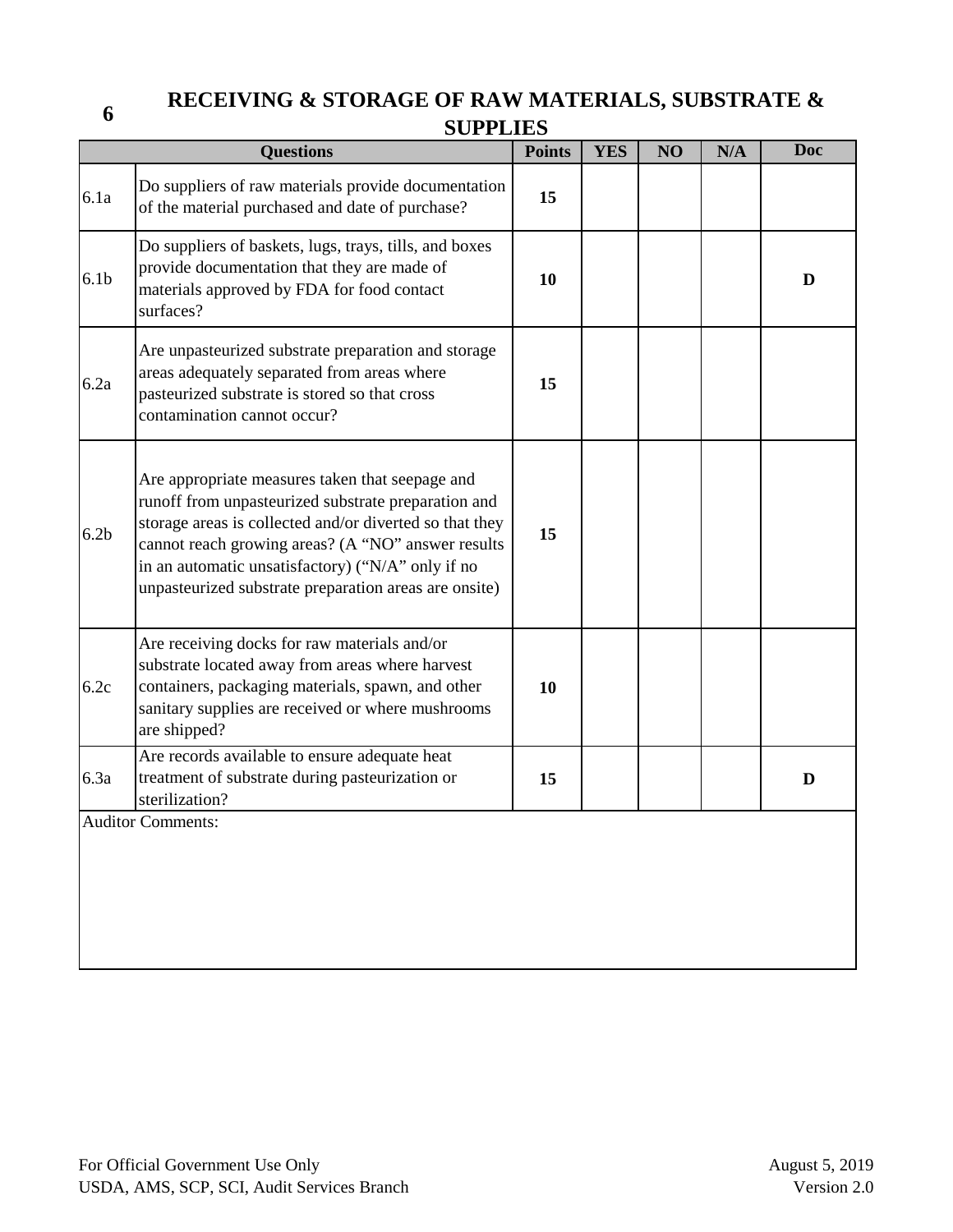# **7 FARM SANITATION**

|                  | <b>Questions</b>                                                                                                                                                                                                                 | <b>Points</b> | <b>YES</b> | NO | N/A | <b>Doc</b> |
|------------------|----------------------------------------------------------------------------------------------------------------------------------------------------------------------------------------------------------------------------------|---------------|------------|----|-----|------------|
| 7.1a             | Are grounds maintained so that they do not become a<br>source of contamination?                                                                                                                                                  | 5             |            |    |     |            |
| 7.2a             | Are buildings maintained to prevent entry points for<br>pests and water and are outside entrances kept closed<br>when not in use or have screens, plastic strip curtains,<br>or air curtains installed?                          | 5             |            |    |     |            |
| 7.3a             | Are building interiors clean and uncluttered with<br>adequate space for movement of employees and<br>equipment?                                                                                                                  | 5             |            |    |     |            |
| 7.3 <sub>b</sub> | Are waste materials stored in labeled or otherwise<br>identified containers and removed on a scheduled<br>basis?                                                                                                                 | 10            |            |    |     |            |
| 7.4a             | Is there a policy that ensures shatterproof materials or<br>protective shielding are used to prevent glass<br>contamination from windows, light fixtures, pest<br>lights, and other items located in mushroom handling<br>areas? | 5             |            |    |     | D          |
| 7.4 <sub>b</sub> | Are only non-mercury thermometers used?                                                                                                                                                                                          | 5             |            |    |     |            |
| 7.4c             | Are overhead light fixtures reasonably free of dust,<br>insects and debris?                                                                                                                                                      | 5             |            |    |     |            |
| 7.4d             | Do floors drain adequately?                                                                                                                                                                                                      | 5             |            |    |     |            |
| 7.4e             | Do floor drains have removable grates or plugs and<br>flow freely?                                                                                                                                                               | 5             |            |    |     |            |
| 7.4f             | Are pest lights placed so they do not attract pests into<br>the building?                                                                                                                                                        | 5             |            |    |     |            |
| 7.5a             | Are harvest baskets, lugs, barrels for soaking logs,<br>and trays kept in good repair and maintained so they<br>are without splinters or shards?                                                                                 | 5             |            |    |     |            |
| 7.5 <sub>b</sub> | Are harvest baskets, lugs, barrels for soaking logs,<br>and trays cleaned and sanitized before they are used,<br>and stored to prevent contamination?                                                                            | 5             |            |    |     |            |
| 7.5c             | Are baskets, lugs, trays, and boxes used only to<br>contain mushrooms and not for any other purpose<br>unless clearly marked?                                                                                                    | 5             |            |    |     |            |
|                  | <b>Auditor Comments:</b>                                                                                                                                                                                                         |               |            |    |     |            |
|                  |                                                                                                                                                                                                                                  |               |            |    |     |            |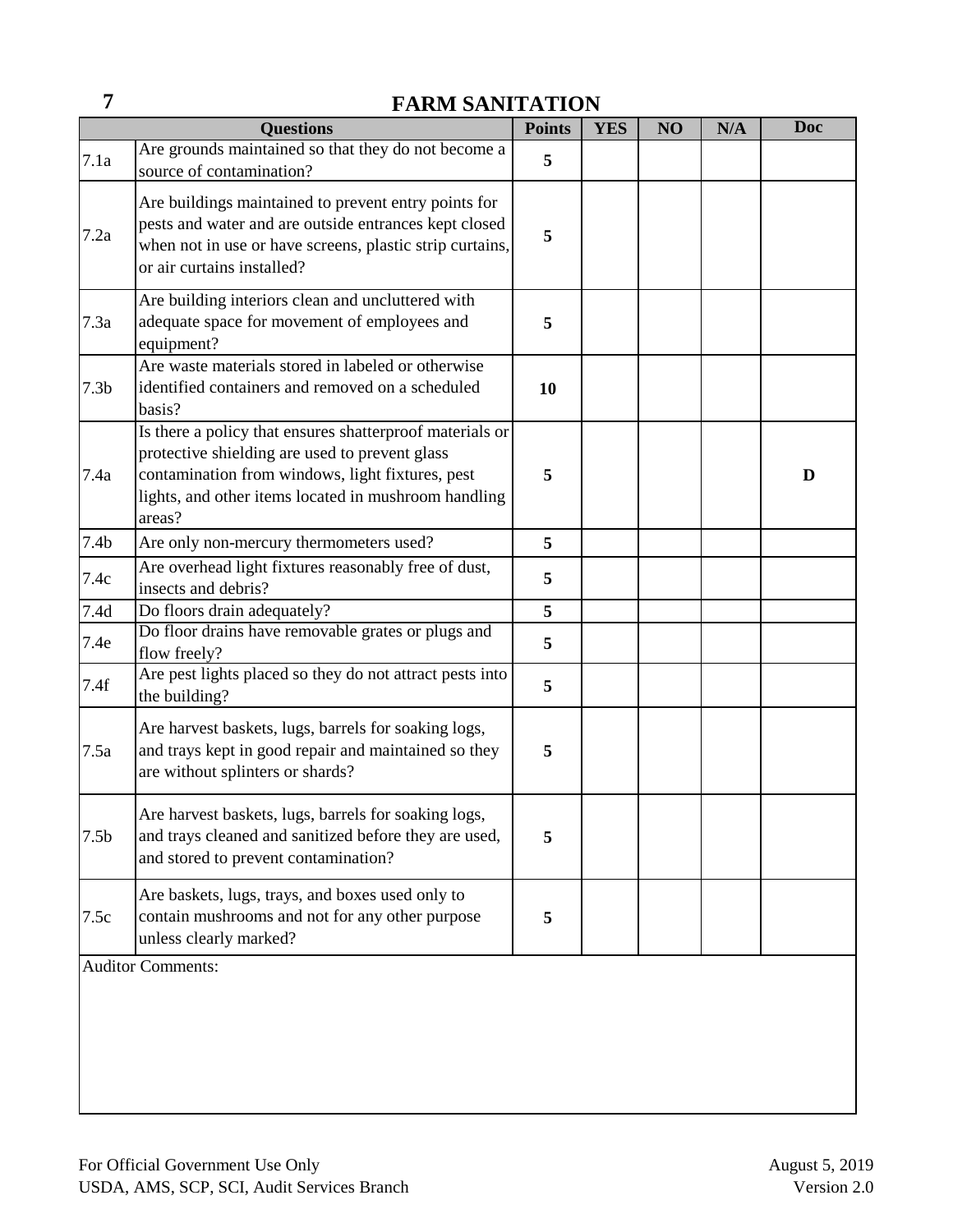| 8    | <b>FIELD PACKING &amp; PROTECTION OF HARVESTED MUSHROOMS</b>                                                                                             |               |            |    |     |     |
|------|----------------------------------------------------------------------------------------------------------------------------------------------------------|---------------|------------|----|-----|-----|
|      | <b>Questions</b>                                                                                                                                         | <b>Points</b> | <b>YES</b> | NO | N/A | Doc |
| 8.1a | Are baskets, lugs, trays, and boxes used for<br>harvesting placed so they do not directly contact the<br>floor when stored or moved to the harvest area? | 5             |            |    |     |     |
| 8.1b | Are filled harvest containers moved from growing<br>rooms to staging areas so that they do not contact the<br>floor?                                     | 5             |            |    |     |     |
| 8.2a | Are workers trained that product that comes in<br>contact with the floor or ground is discarded?                                                         | 10            |            |    |     | D   |
| 8.3a | Are containers of mushrooms in staging areas<br>protected from materials that may fall into the<br>containers?                                           | 10            |            |    |     |     |
| 8.4a | Are trucks used for mushroom transport clean,<br>sanitary, free of odors, obvious dirt or other possible<br>contaminates before loading?                 | 10            |            |    |     |     |
| 8.4b | Are measures in place to insure product is secure<br>during transit from farm to packing location?                                                       | 10            |            |    |     |     |
|      | <b>Auditor Comments:</b>                                                                                                                                 |               |            |    |     |     |
|      |                                                                                                                                                          |               |            |    |     |     |

**9** 

## **CLEANING & SANITIZING**

|                  | <b>Questions</b>                                                                                                                                                                                                 | <b>Points</b> | <b>YES</b> | N <sub>O</sub> | N/A | Doc |
|------------------|------------------------------------------------------------------------------------------------------------------------------------------------------------------------------------------------------------------|---------------|------------|----------------|-----|-----|
| 9.1a             | Are all cleaners, sanitizers and disinfectants approved<br>for use on food contact surfaces, and are they applied<br>according to label instructions? (A "NO" answer<br>results in an automatic unsatisfactory). | 15            |            |                |     |     |
| 9.1 <sub>b</sub> | Is harvesting equipment cleaned and sanitized on a<br>scheduled basis?                                                                                                                                           | 10            |            |                |     |     |
| 9.2a             | Are effective sanitation procedures established and<br>are workers who use cleaners and sanitizers trained in<br>safe and effective methods?                                                                     | 10            |            |                |     | D   |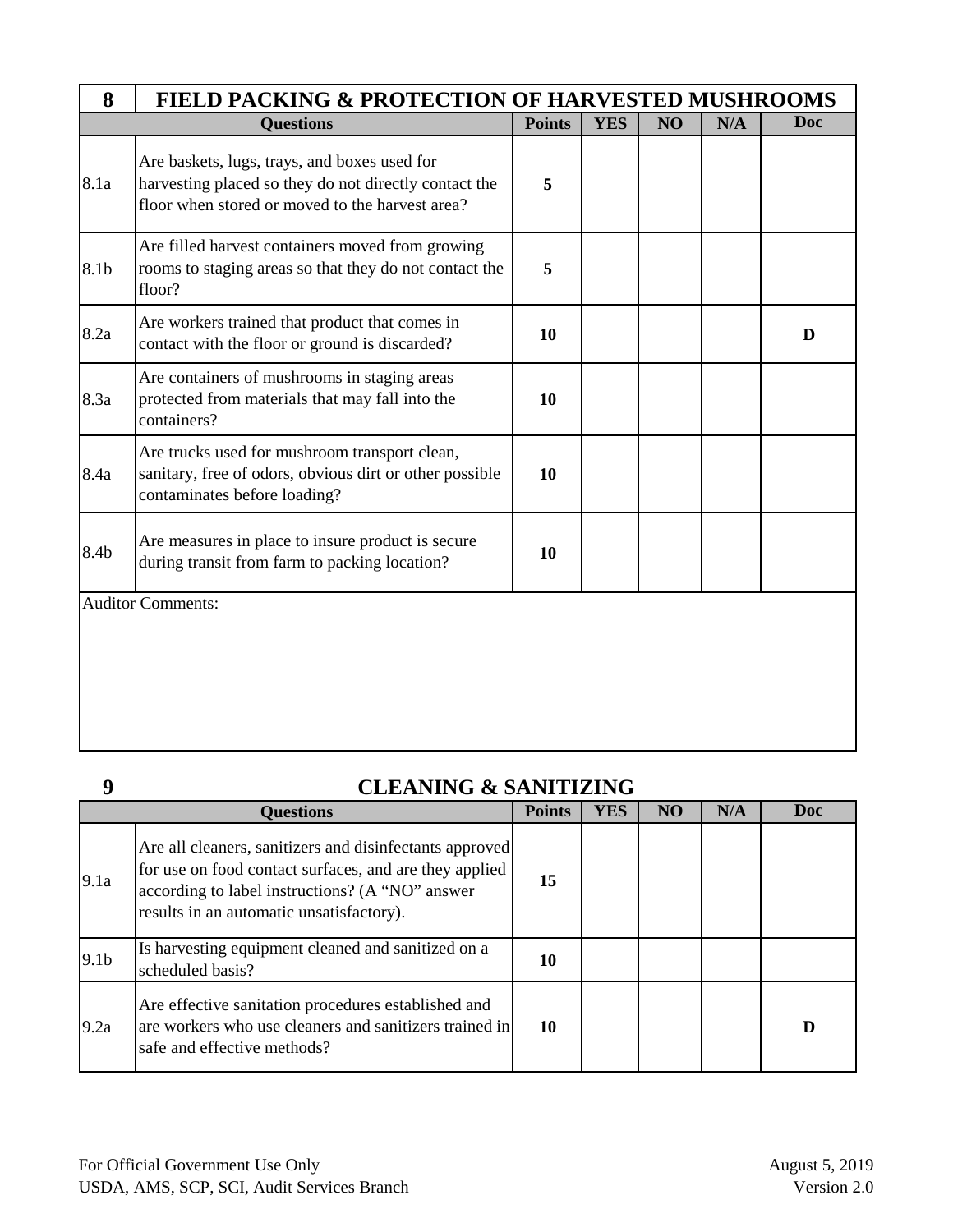| 10                | PROPER LABELING, USE AND STORAGE OF POTENTIALLY                                                                                                                               |               |            |    |     |     |  |  |  |  |
|-------------------|-------------------------------------------------------------------------------------------------------------------------------------------------------------------------------|---------------|------------|----|-----|-----|--|--|--|--|
|                   | <b>Questions</b>                                                                                                                                                              | <b>Points</b> | <b>YES</b> | NO | N/A | Doc |  |  |  |  |
| 10.1a             | Are original containers of chemicals clearly labeled<br>with the name of the compound, the manufacturer's<br>name and address, and instructions for use?                      | 10            |            |    |     | D   |  |  |  |  |
| 10.1 <sub>b</sub> | Are working containers used to store or prepare<br>chemicals or chemical solutions clearly marked with<br>the common name of the chemical and instructions<br>for proper use? | 10            |            |    |     |     |  |  |  |  |
| 10.1c             | Are only approved "non-food" containers used to<br>prepare and hold chemicals or chemical solutions?                                                                          | 10            |            |    |     |     |  |  |  |  |
| 10.1 <sub>d</sub> | Are Material Safety Data Sheets (MSDS) and labels<br>kept for all chemicals and readily available?                                                                            | 5             |            |    |     | D   |  |  |  |  |
| 10.2a             | Are workers who use chemical compounds trained in<br>their proper use and how to follow labeled<br>directions?                                                                | 10            |            |    |     | D   |  |  |  |  |
| 10.3a             | Are chemical compounds stored in a clean, well-<br>organized, and dry area away from production areas?                                                                        | 10            |            |    |     |     |  |  |  |  |
| 10.3 <sub>b</sub> | Are chemical storage areas secured so that they are<br>accessible only to authorized individuals?                                                                             | 10            |            |    |     |     |  |  |  |  |
|                   | <b>Auditor Comments:</b>                                                                                                                                                      |               |            |    |     |     |  |  |  |  |
|                   |                                                                                                                                                                               |               |            |    |     |     |  |  |  |  |

## **11**

## **PEST CONTROL**

| Ouestions |                                                                                                                |  | YES | NO <sub>1</sub> | N/A | Doc |
|-----------|----------------------------------------------------------------------------------------------------------------|--|-----|-----------------|-----|-----|
| 11.1a     | Is there a documented pest control program in place<br>that controls insects, rodents, birds, and other pests? |  |     |                 |     |     |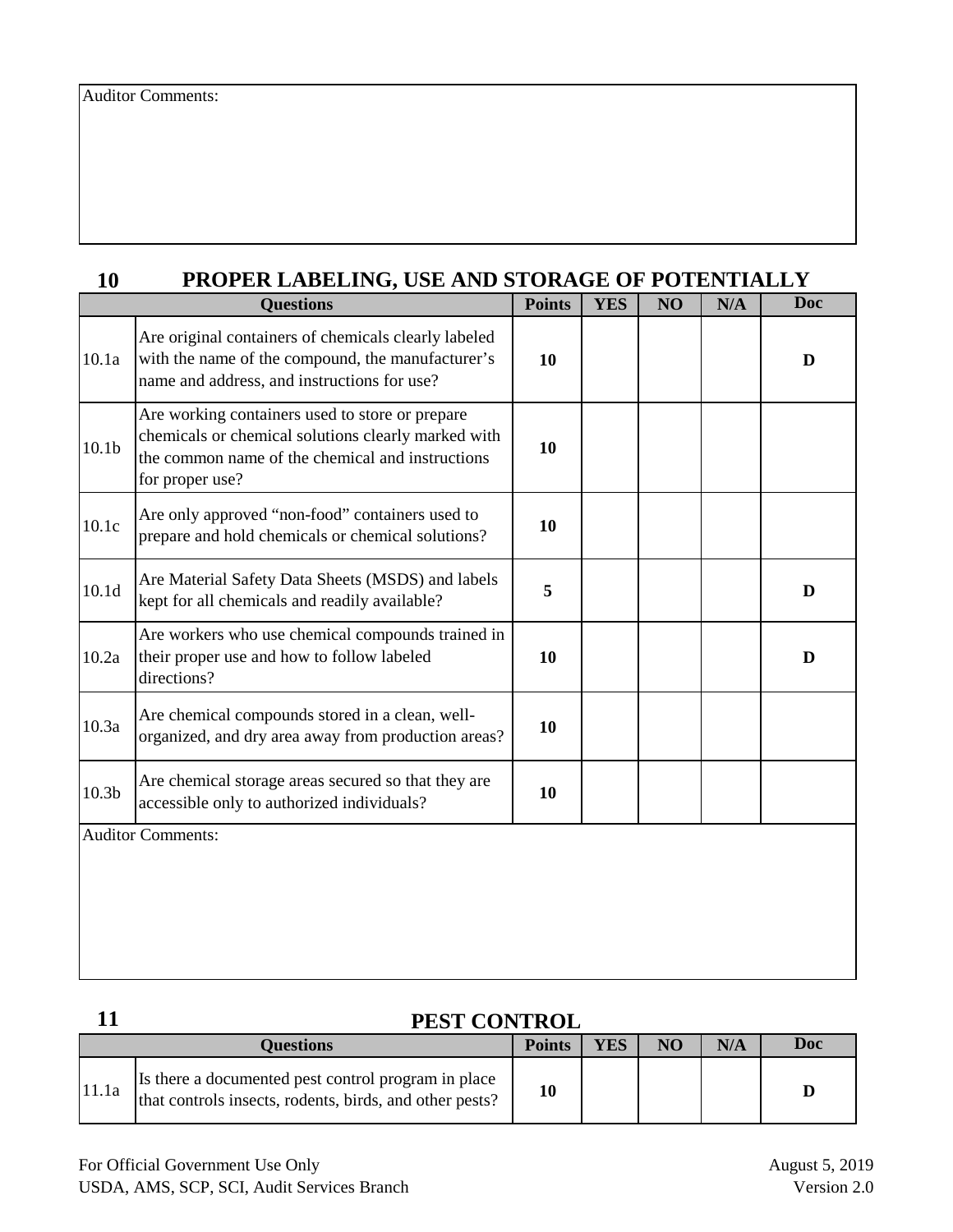| 11.1 <sub>b</sub> | Is a current dated and signed map of all pest control<br>devices kept on file?                                                                                                                                       | 10 |  | D |
|-------------------|----------------------------------------------------------------------------------------------------------------------------------------------------------------------------------------------------------------------|----|--|---|
| 11.1c             | Are pesticides applied only by a licensed pest control<br>operator or someone under their direct supervision?                                                                                                        | 10 |  |   |
| 11.1d             | Are all pesticides EPA-approved? (A "NO" answer<br>results in an automatic unsatisfactory).                                                                                                                          | 15 |  |   |
| 11.1e             | Are all pest control devices located so as not to<br>contaminate product, packing materials or other<br>materials? (A "NO" answer results in an automatic<br>unsatisfactory).                                        | 15 |  |   |
| 11.1f             | There is no evidence of internal or external pest<br>activity.                                                                                                                                                       | 10 |  |   |
| 11.1g             | If used, are poison bait stations used exclusively on<br>the outside and never inside of buildings? (A "NO"<br>answer results in an automatic unsatisfactory).                                                       | 15 |  |   |
| 11.1h             | If used, are live traps, glue boards, or mechanical<br>traps placed at a maximum of 30 feet apart along the<br>inside wall of buildings and at both sides of an<br>entrance, excluding breezeways and growing rooms? | 10 |  |   |
| 11.1i             | Is there at least one pest control device inside<br>buildings within 10 feet of each side of an outside<br>entrance, excluding breezeways and growing rooms?                                                         | 10 |  |   |
| 11.1j             | Is there a pest control log with the required elements?                                                                                                                                                              | 10 |  | D |
|                   | <b>Auditor Comments:</b>                                                                                                                                                                                             |    |  |   |
|                   |                                                                                                                                                                                                                      |    |  |   |
|                   |                                                                                                                                                                                                                      |    |  |   |

|       | <b>TRACE-BACK &amp; PRODUCT CONTROL</b>                                                                                                                |               |     |                |     |     |  |  |  |  |  |
|-------|--------------------------------------------------------------------------------------------------------------------------------------------------------|---------------|-----|----------------|-----|-----|--|--|--|--|--|
|       | <b>Questions</b>                                                                                                                                       | <b>Points</b> | YES | N <sub>O</sub> | N/A | Doc |  |  |  |  |  |
| 12.1a | Is each lot of mushrooms leaving the farm tagged<br>with the name of the farm, product, and a lot number<br>traceable to location and date of harvest? | 10            |     |                |     | D   |  |  |  |  |  |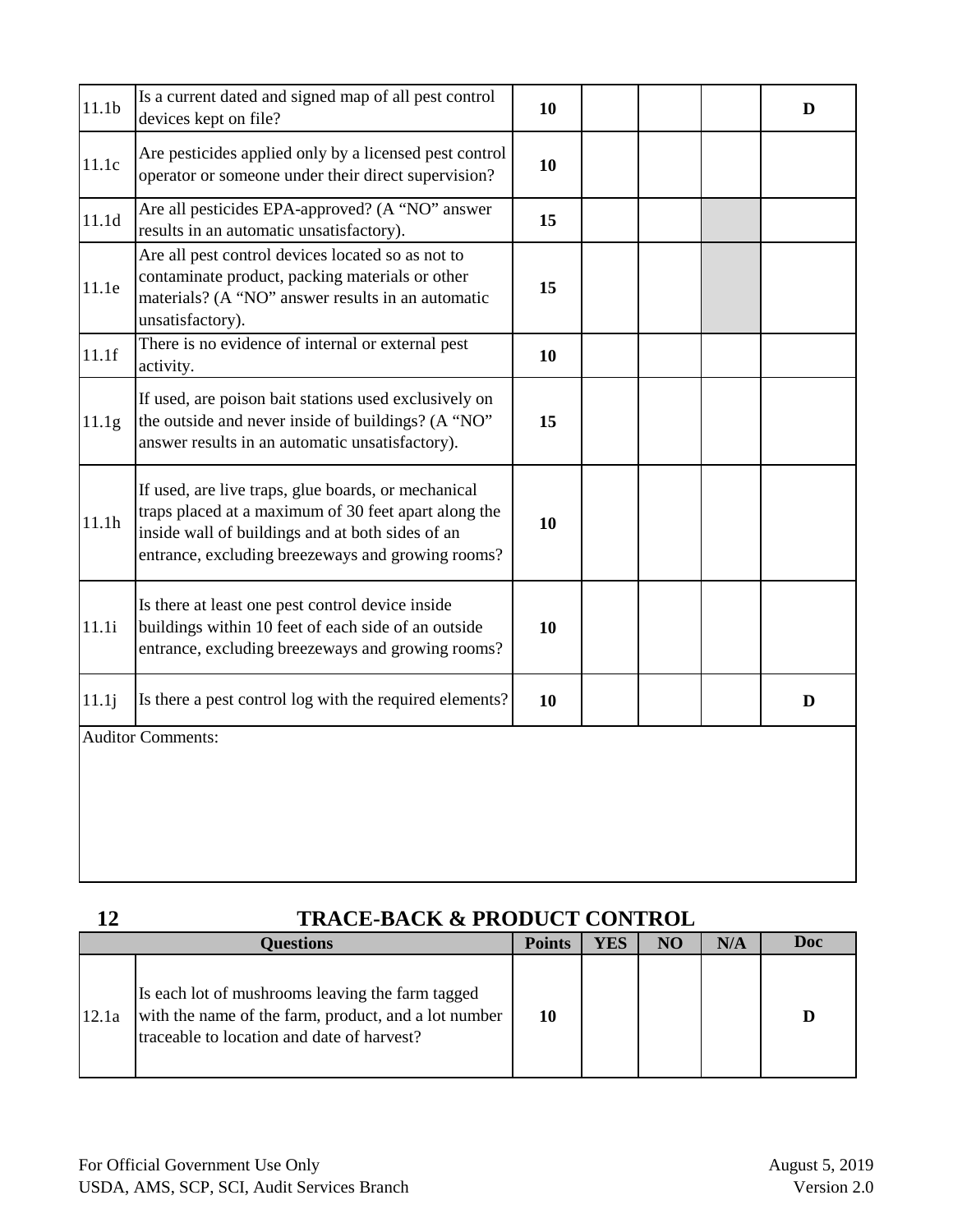| 12.2a | Is there a program in place that assigns responsibility<br>to individuals in the company to respond to a need for<br>product trace-back or recalls? Are contact numbers<br>available for all customers, excluding retail sales? | 10 |  | D |
|-------|---------------------------------------------------------------------------------------------------------------------------------------------------------------------------------------------------------------------------------|----|--|---|
| 12.3a | Is a mock recall performed annually?                                                                                                                                                                                            | 10 |  |   |
|       | <b>Auditor Comments:</b>                                                                                                                                                                                                        |    |  |   |

# **EQUIPMENT MAINTENANCE & CALIBRATION**

|       | <b>Questions</b>                                                                                                                                                            | <b>Points</b> | <b>YES</b> | NO | N/A | <b>Doc</b> |
|-------|-----------------------------------------------------------------------------------------------------------------------------------------------------------------------------|---------------|------------|----|-----|------------|
| 13.1a | Are temperature probes, supporting hardware and<br>software used to monitor pasteurization and<br>sterilization conditions maintained and calibrated on<br>a regular basis? | 10            |            |    |     | D          |
| 13.1b | Is an equipment maintenance program in place that<br>assures all equipment is in proper working order and<br>does not contribute to product contamination?                  | 10            |            |    |     | D          |
| 13.1c | Are filters in air conditioning, ventilation, and air<br>filtration units cleaned and replaced on an as needed<br>basis?                                                    | 10            |            |    |     |            |
| 13.1d | Are food grade lubricants used on food surfaces and<br>machinery with direct or indirect food contact?                                                                      | 10            |            |    |     |            |
| 13.1e | Are equipment, tools, loose nuts, bolts, and old parts<br>removed after servicing an area?                                                                                  | 10            |            |    |     |            |
|       | <b>Auditor Comments:</b>                                                                                                                                                    |               |            |    |     |            |
|       |                                                                                                                                                                             |               |            |    |     |            |
|       |                                                                                                                                                                             |               |            |    |     |            |

**13**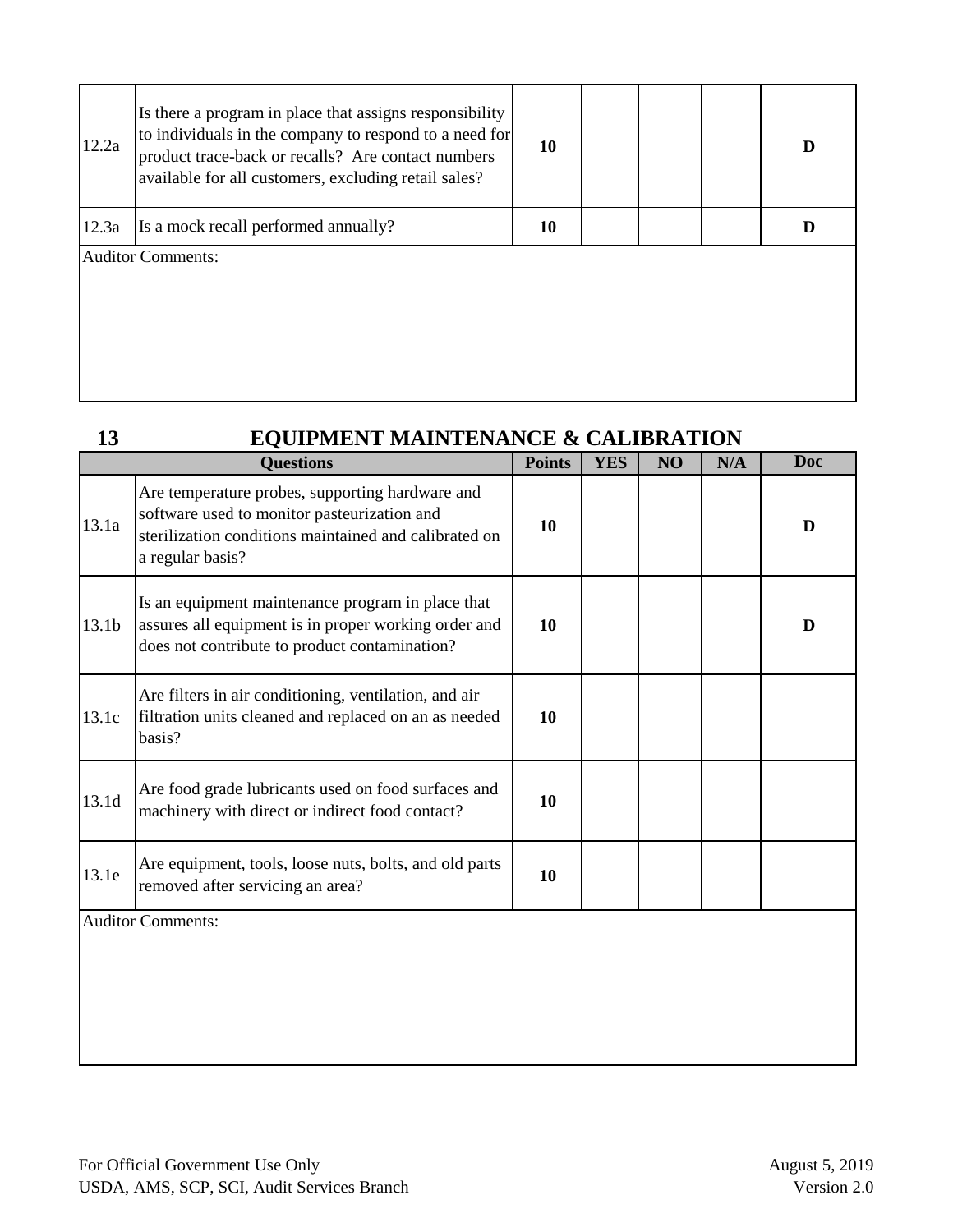| 14    | <b>EMPLOYEE TRAINING</b>                                                                                                                                                                                                                                                                                           |               |            |                |     |     |  |  |  |  |  |  |
|-------|--------------------------------------------------------------------------------------------------------------------------------------------------------------------------------------------------------------------------------------------------------------------------------------------------------------------|---------------|------------|----------------|-----|-----|--|--|--|--|--|--|
|       | <b>Questions</b>                                                                                                                                                                                                                                                                                                   | <b>Points</b> | <b>YES</b> | N <sub>O</sub> | N/A | Doc |  |  |  |  |  |  |
| 14.1a | Has a training program been developed that teaches<br>employees their responsibility, based on their job<br>description, in protecting food from microbial,<br>chemical, and physical hazards and the importance of<br>good personal hygiene practices? (A "NO" answer<br>results in an automatic unsatisfactory). | 15            |            |                |     | D   |  |  |  |  |  |  |
|       | <b>Auditor Comments:</b>                                                                                                                                                                                                                                                                                           |               |            |                |     |     |  |  |  |  |  |  |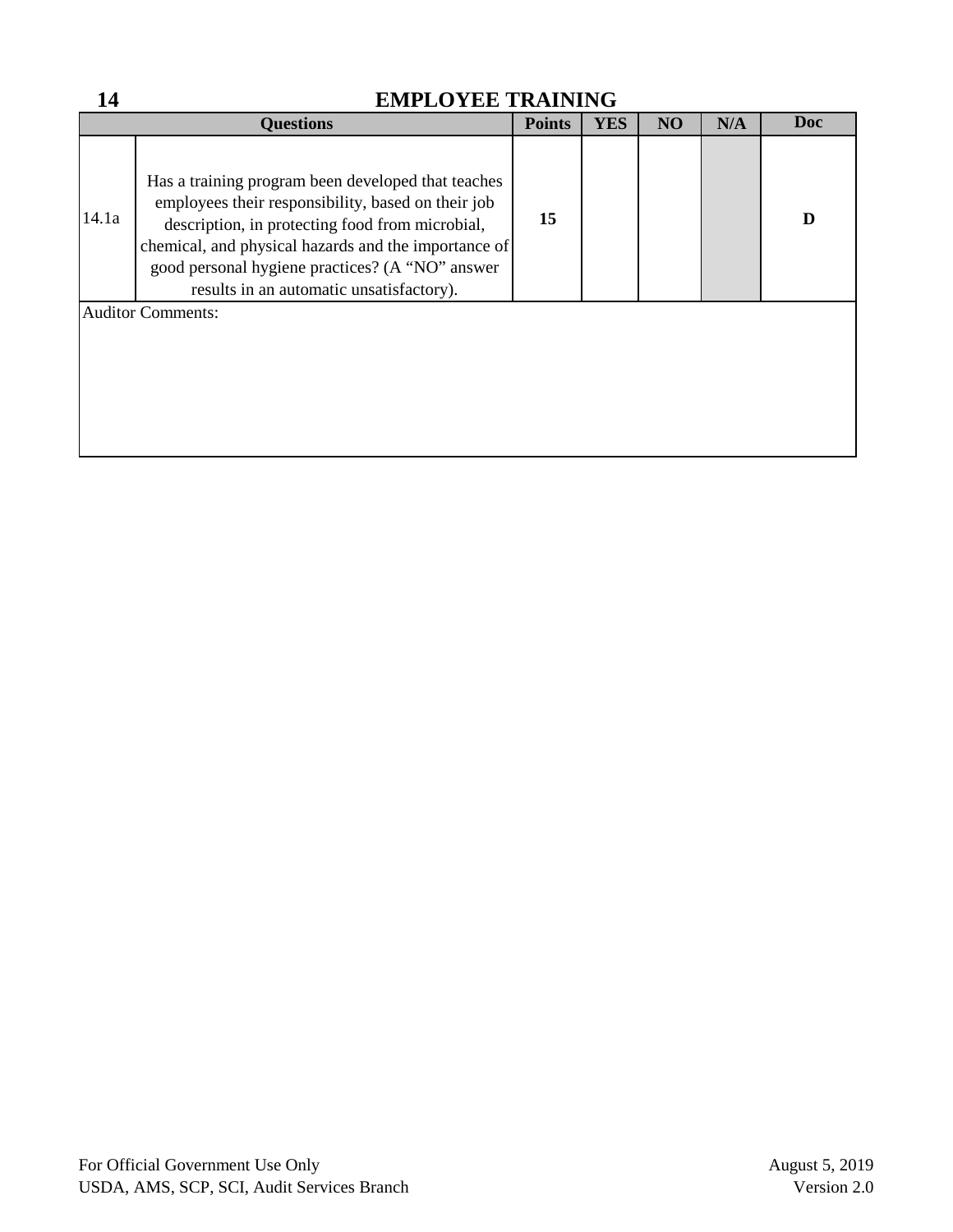

This program is intended to assess a participant's efforts to minimize the risk of contamination of fresh fruits, vegetables, nuts and miscellaneous commodities by microbial pathogens based on the U.S. Food and Drug Administration's "*Guide to Minimize Microbial Food Safety Hazards for Fresh Fruits and Vegetables.* " Additional commodity specific guidance was provided by the American Mushroom Institute and Penn State University contained in the "*Industry-wide Food Safety Standards for Fresh Mushroom Growing, Harvesting, and Shipping.* "

**For further information regarding the USDA GAP & GHP Audit Program, please contact:** 

**USDA Fruit and Vegetable Program, Specialty Crops Inspection Division, Audit Services Branch at 202-720-5021, or SCAudits@ams.usda.gov**